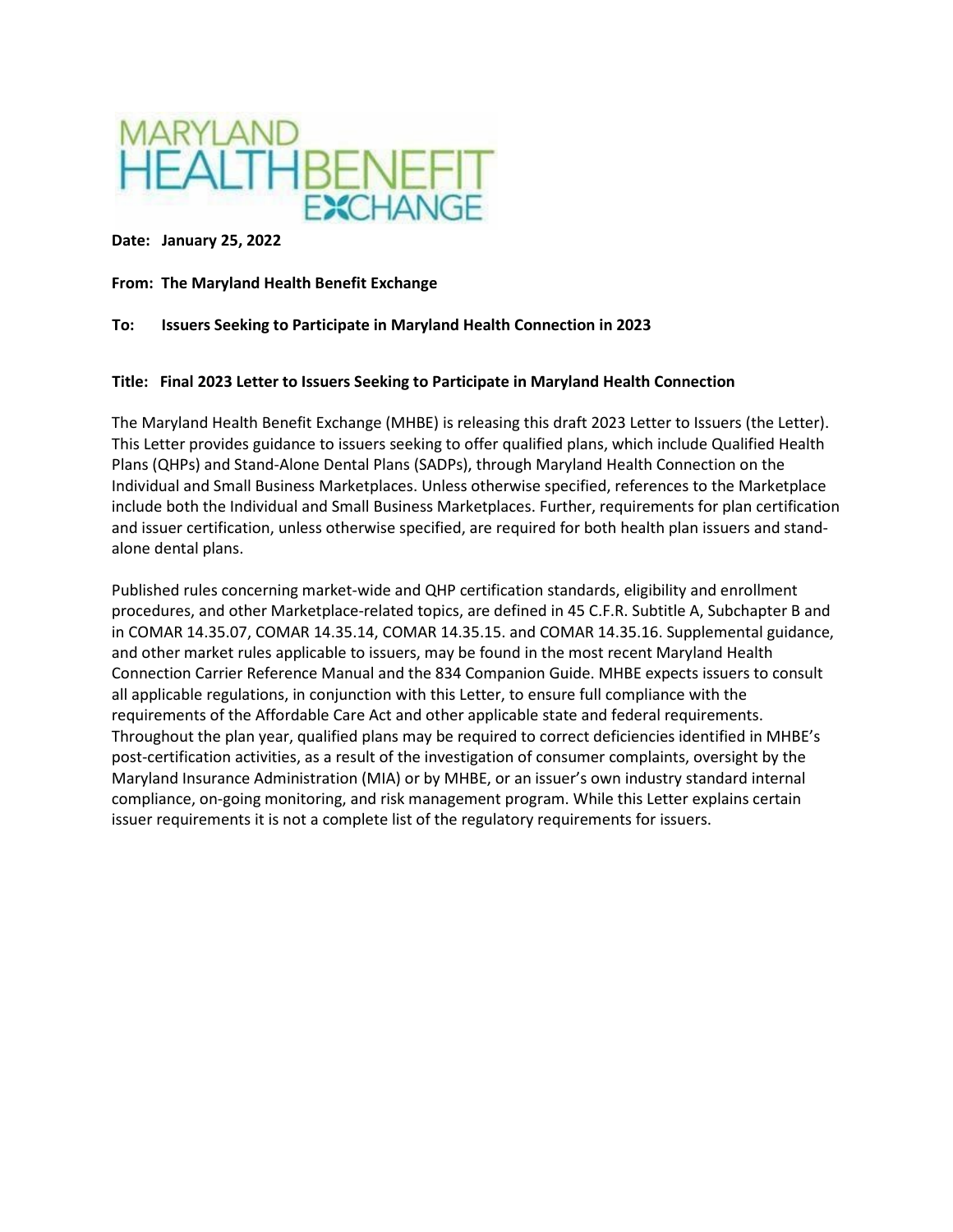# **Table of Contents**

| <b>CHAPTER 1: ISSUER ANNUAL CERTIFICATION PROCESS AND STANDARDS</b>                      | 1              |
|------------------------------------------------------------------------------------------|----------------|
| A. Submission of the Carrier Certification Application                                   | $\mathbf{1}$   |
| B. Review of Carrier Certification Applications & Certificate of Carrier Authorization   | $\overline{2}$ |
| C. Carrier Certification Standards                                                       | $\overline{2}$ |
| Maryland Insurance Administration (MIA) Requirements for Marketplace Participation<br>i. | $\overline{2}$ |
| <b>Requirement for Accreditation</b><br>ii.                                              | $\overline{2}$ |
| Requirement for an Active Carrier Business Agreement<br>iii.                             | 3              |
| Requirement for an Active Non-Exchange Entity Agreement<br>iv.                           | 3              |
| Network Adequacy, and Provider Directory Attestations<br>ν.                              | 3              |
| State Reinsurance Program Attestation<br>vi.                                             | 3              |
| vii.<br><b>Additional Requirements</b>                                                   | 3              |
| D. Waiver Authority                                                                      | 4              |
| E. Denial, Suspension and Revocation of Certification                                    | 4              |
| CHAPTER 2: QUALIFIED HEALTH PLAN/STAND-ALONE DENTAL PLAN CERTIFICATION PROCESS           | 4              |
| A. Submission Requirements for QHP/SADP Certification                                    | 4              |
| Templates<br>i.                                                                          | 4              |
| Plan Display Reconciliation<br>ii.                                                       | 6              |
| Special Enrollment Period Resulting from Data Errors in Plan Display<br>iii.             | 8              |
| B. Review of Plan Certification Applications & Certificate of Plan Certification         | 8              |
| C. Waiver Authority                                                                      | 9              |
| D. Denial, Suspension and Revocation of Certification                                    | 9              |
| <b>CHAPTER 3. OFF-EXCHANGE SADP CERTIFICATION PROCESS AND STANDARDS</b>                  | 9              |
| A. Off-Exchange SADP Submission Requirements & Submission Timeline                       | 9              |
| <b>B. Certification Standards</b>                                                        | 9              |
| CHAPTER 4: QUALIFIED PLAN (QHP AND SADP) CERTIFICATION STANDARDS                         | 10             |
| A. Existing Qualified Plan Standards                                                     | 10             |
| B. Final 2022 Qualified Plan Standards (New)                                             | 10             |
| Public Comment Period & Amendments to Proposed 2022 Qualified Plan Standards<br>i.       | 10             |
| 2022 Value Plan Standards<br>ii.                                                         | 11             |
| iii.<br>Telehealth Transparency Standard                                                 | 12             |
| Patient Data Availability<br>iv.                                                         | 13             |
| 2022 Standards for SADPs Only<br>٧.                                                      | 13             |
| <b>CHAPTER 5: ISSUER REQUIREMENTS FOR THE STATE REINSURANCE PROGRAM.</b>                 | 14             |
| A. Parameters for the State Reinsurance Program                                          | 14             |
| <b>B. Program Payment</b>                                                                | 14             |
| C. Reporting Requirements                                                                | 15             |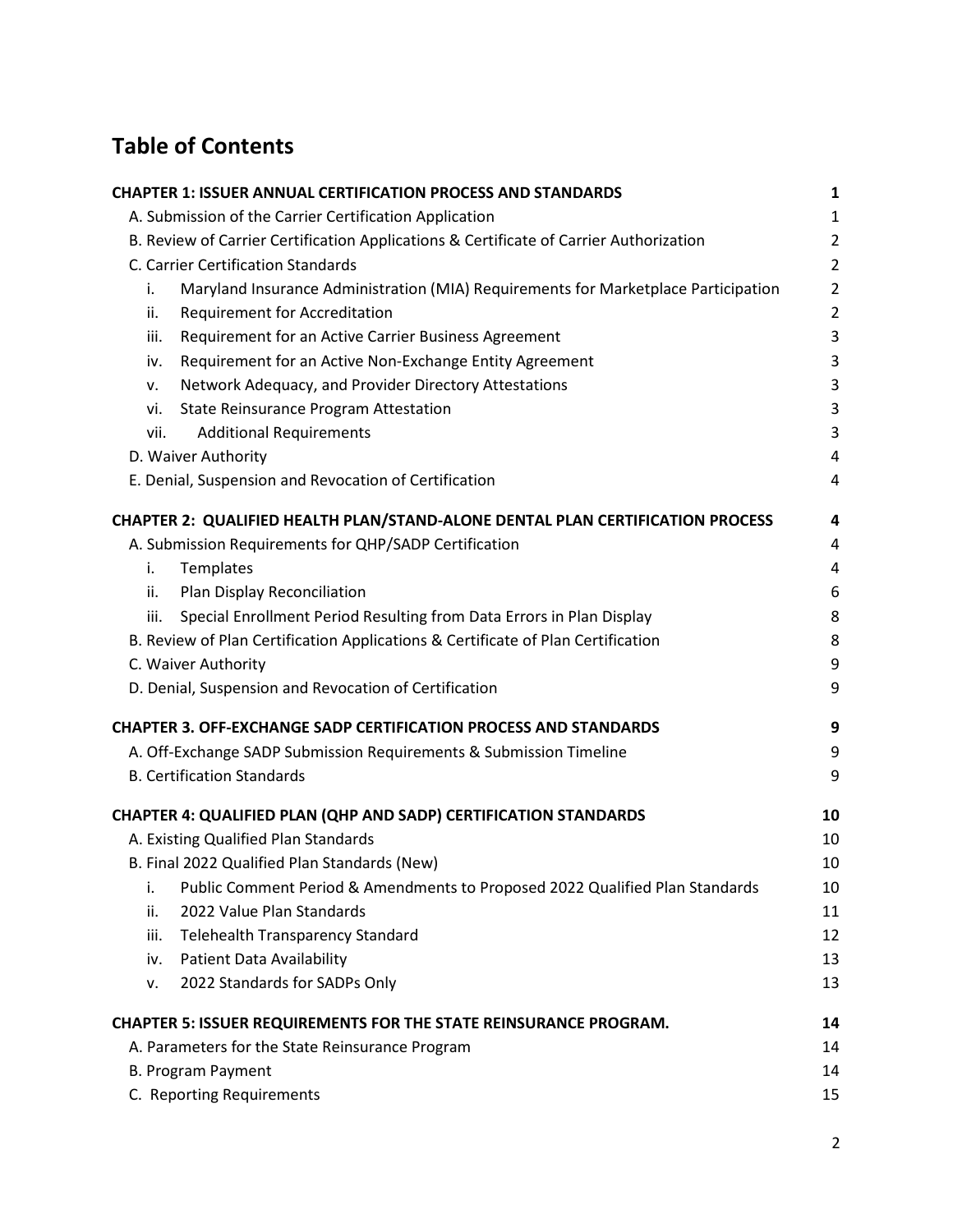#### **TABLES INCLUDED WITHIN CHAPTERS**

Table 1-A-1. Carrier Certification Submission Dates

Table 2-A-1. Plan Certification Templates and Submission Dates

Table 2-A-2. Individual and Small Business QHP/SADP Plan Display Reconciliation Timeline

Table 4-B-1. Value Plan Requirements for the 2023 Plan Year

Table 5-A-1. 2019-2022 State Reinsurance Program Parameters.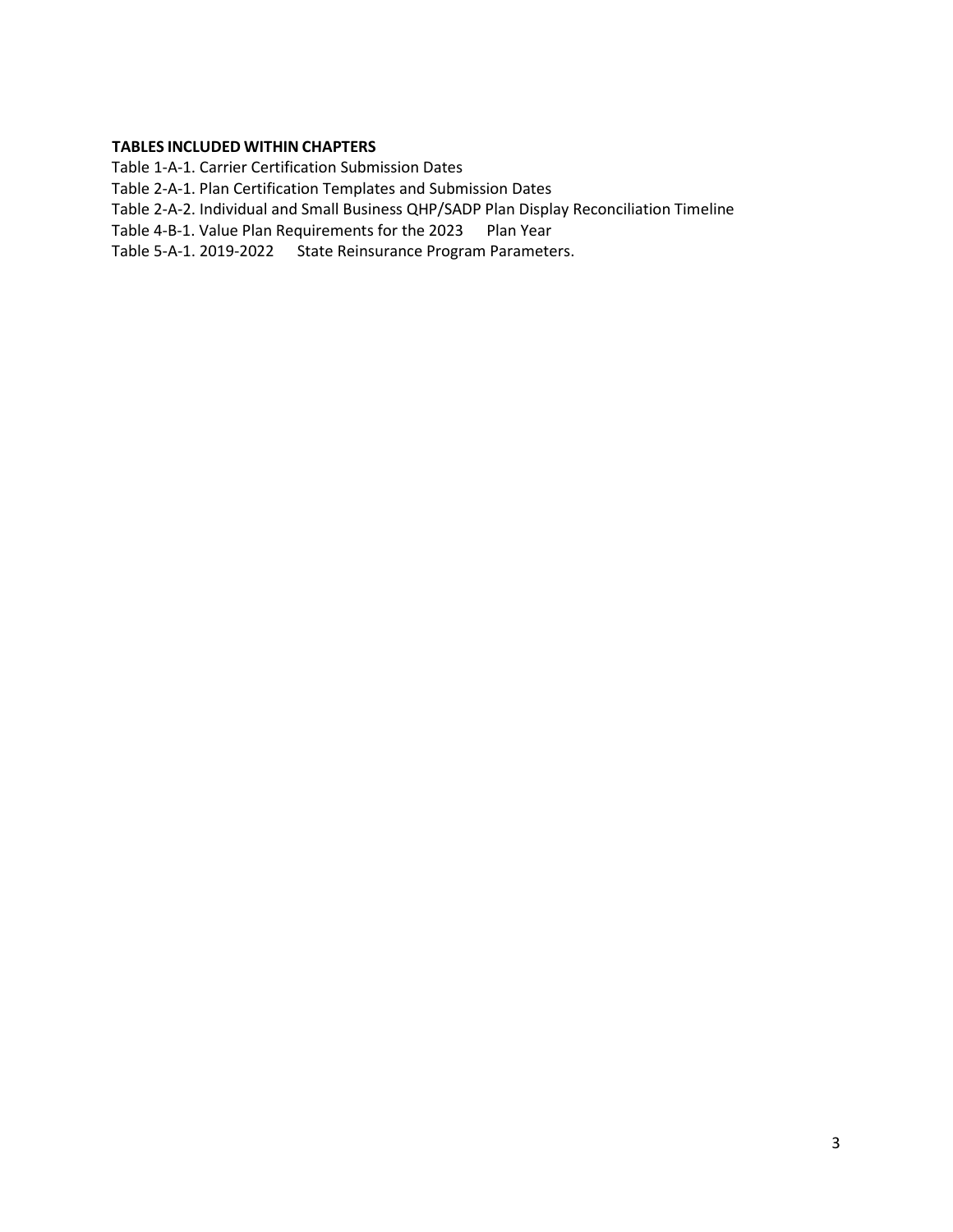# <span id="page-3-0"></span>**CHAPTER 1: ISSUER ANNUAL CERTIFICATION PROCESS AND STANDARDS**

The Affordable Care Act, Sections 31-106 and 31-108 of the Insurance Article, Maryland Code, and COMAR 14.35.15 establish that issuers must meet a number of standards in order to be certified or recertified to operate within the Individual and Small Business Marketplaces. In accordance with these authorities, MHBE has established an Annual Certification Process for health and dental issuers to become certified to offer qualified plans (QHPs and SADPs) on the Individual and Small Business Marketplaces. Unless otherwise specified, the Marketplace refers to the Individual and Small Business Marketplaces.

As in prior years, the certification process will take place during calendar year 2022 for plans effective beginning in 2023. Applications for certification must be submitted annually. MHBE will review and approve or deny each application. This process is described in Chapter 3 of the Carrier Reference Manual. Table 1-A-1 provides an overview of the required submission dates for items included in the certification application. MHBE will review the application against the certification standards described in this chapter and the Carrier Reference Manual.

# <span id="page-3-1"></span>**A. Submission of the Carrier Certification Application**

Annually, each issuer must submit a Carrier Certification Application to MHBE to participate in the Marketplace. The application is updated annually and posted to the MHBE partner website at www.marylandhbe.com. For the 2023 plan year, MHBE will continue using a web-based Carrier Application.

As part of the Carrier Certification Application, issuers must also provide the documents listed in Table 1- A-1. Additional information regarding the certification standard addressed by each of these documents is described in section D of this chapter. The table provides due dates for the required documentation and the location of the template for each item, which may be found on MHBE's [partner website](http://www.marylandhbe.com/carriers-and-shop-administration/carriers/) or with the issuer.

Unless otherwise listed in Table 1-A-1, issuers must submit carrier certification data through the secure System for Electronic Rate and Form Filing (SERFF) Binders. Exceptions to this general rule are for biennial Amendments and Restatements of the Carrier Business Agreement and other legal documents that require submission of a physical copy to MHBE.

Issuers should be mindful of the appropriate formatting and specifications of the submissions to ensure timely approval of the Carrier Application.

| <b>Item Name</b>                            | <b>Source</b> | <b>Submission Location for</b><br><b>Completed Item</b> | Due Date to<br><b>MHBE</b> |
|---------------------------------------------|---------------|---------------------------------------------------------|----------------------------|
| <b>Carrier Application</b>                  | <b>MHBE</b>   | MHBE website                                            | June 6, 2022               |
| Carrier Logo                                | <b>Issuer</b> | <b>SERFF</b>                                            | June 6, 2022               |
| List of Subcontractors Attestation          | <b>Issuer</b> | <b>SERFF</b>                                            | June 6, 2022               |
| Carrier Business Agreement -<br>Attestation | <b>MHBE</b>   | <b>SERFF</b>                                            | June 6, 2022               |

## **Table 1-A-1. Carrier Certification Submission Dates**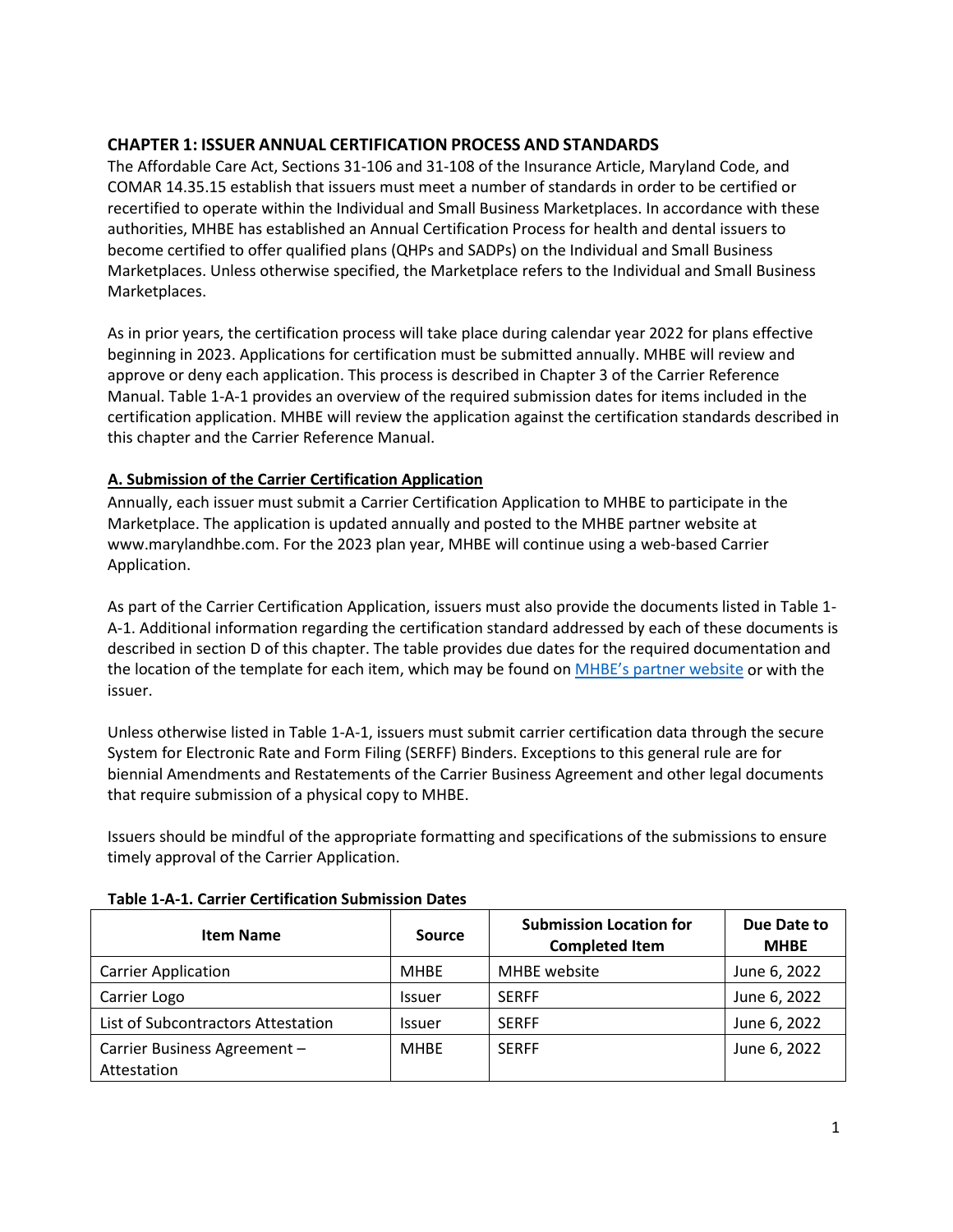| Non-Exchange Entity Agreement -<br>Attestation                | <b>MHBE</b> | <b>SERFF</b>                  | June 6, 2022                |
|---------------------------------------------------------------|-------------|-------------------------------|-----------------------------|
| Network Adequacy Attestation                                  | <b>MHBE</b> | <b>SERFF</b>                  | June 6, 2022                |
| <b>Provider Directory Attestation</b>                         | <b>MHBE</b> | <b>SERFF</b>                  | June 6, 2022                |
| Patient Data Availability Attestation                         | <b>MHBE</b> | <b>SERFF</b>                  | June 6, 2022                |
| State Reinsurance Program Attestation                         | <b>MHBF</b> | <b>SERFF</b>                  | June 6, 2022                |
| Discriminatory Benefit Design<br>Attestation                  | <b>MHBE</b> | <b>SERFF</b>                  | June 6, 2022                |
| <b>Carrier Certification Review Period</b>                    | <b>MHBF</b> |                               | June $6 -$ July<br>21, 2022 |
| <b>Carrier Certification Approval/Denial</b><br><b>Notice</b> | <b>MHBF</b> | SERFF/Issuer Point-of-Contact | July 21, 2022               |

## <span id="page-4-0"></span>**B. Review of Carrier Certification Applications & Certificate of Carrier Authorization**

MHBE must review a Carrier Certification Application submitted to MHBE by an issuer within 45 calendar days of receipt of the completed application. MHBE will notify an issuer if its submitted application is not considered complete and which items are outstanding. All issuers will receive a Carrier Certification Approval or Denial Notice from MHBE within the 45-day period. A Carrier Certification Approval Notice informs the issuer that they are eligible to submit plans for certification by MHBE for the plan year of 2023. Plans submitted to MHBE are required to meet the annual Plan Certification Process and Standards, which are described in the Carrier Reference Manual and Chapter 4 of this Letter.

In such cases where an issuer is denied from participating in the Marketplace, MHBE will provide reasons for the denial and appeal rights to the issuer.

## <span id="page-4-1"></span>**C. Carrier Certification Standards**

Issuers must meet certain certification standards to offer plans on the Marketplace. These standards are covered in this section and include licensure and accreditation, among other requirements. These standards are detailed in Chapter 3 of the Carrier Reference Manual. This section includes summary information for each of the standards.

<span id="page-4-2"></span>i. Maryland Insurance Administration (MIA) Requirements for Marketplace Participation

Attestation of licensure by the State of Maryland as a risk-bearing entity operating in good standing with MIA, and adherence to applicable rules and standards in the Insurance Article of the Annotated Code of Maryland. This will be collected as part of the Carrier Application.

#### <span id="page-4-3"></span>ii. Requirement for Accreditation

To be certified to participate in the Marketplace, issuers must be accredited by the National Committee for Quality Assurance or the Utilization Review Accreditation Commission by 2022. MHBE will consider an issuer accredited if it meets the federal accreditation standard at 45 CFR § 156.275, and follows the accreditation timeline under 45 CFR § 155.1045.

Issuers will submit their accreditation information for carrier certification through the Carrier Application. MHBE will not collect more information than what is submitted to the FFM.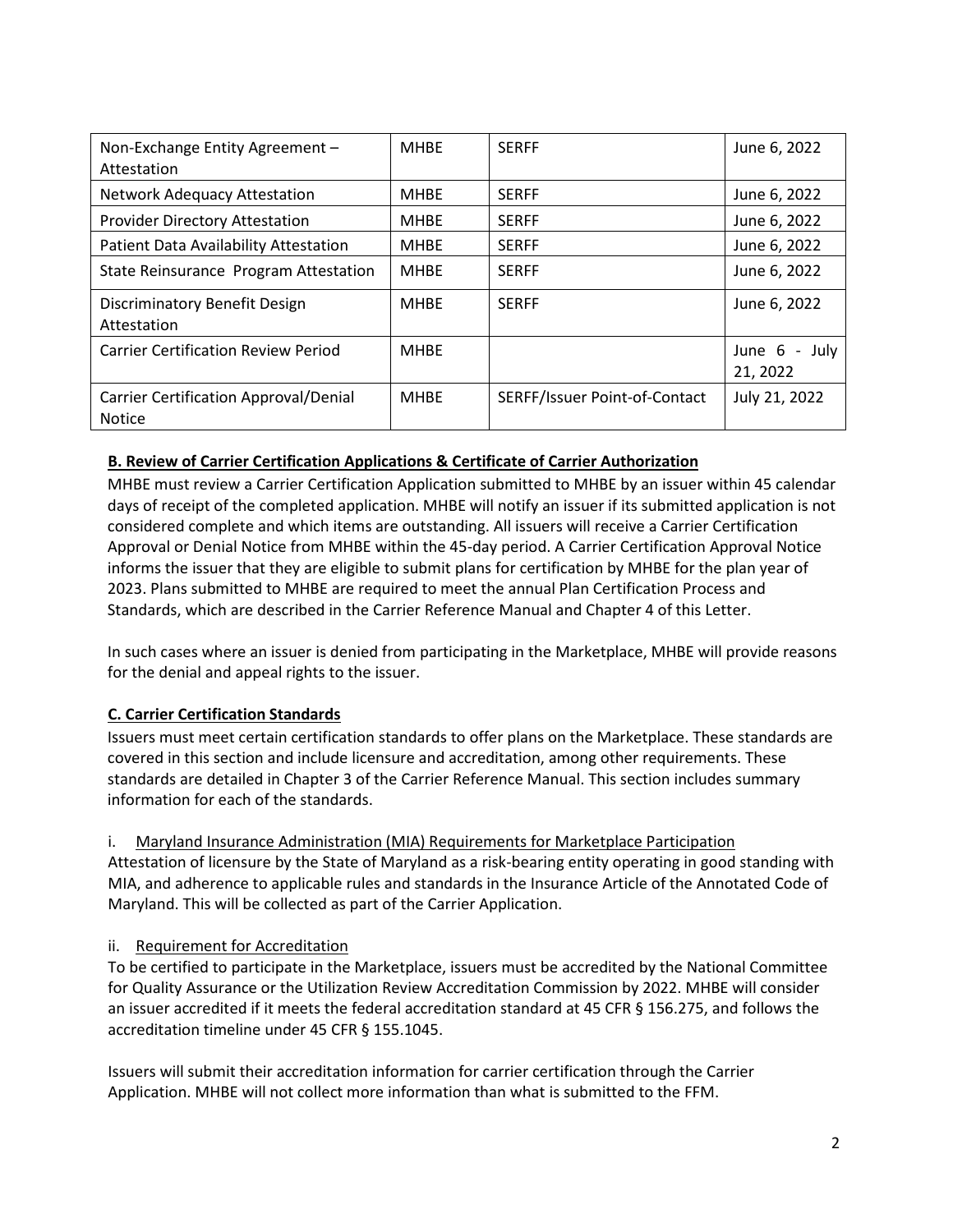For issuers that offer dental benefits only, this standard will be met if the issuer holds a current and valid MIA Certificate of Authority.

# <span id="page-5-0"></span>iii. Requirement for an Active Carrier Business Agreement

To be certified to participate in the Marketplace, issuers must have an active Carrier Business Agreement (CBA) on file with MHBE. The most recent iteration of the Carrier Business Agreement was released in 2019. Additional information may be found in the Carrier Reference Manual.

## <span id="page-5-1"></span>iv. Requirement for an Active Non-Exchange Entity Agreement

To be certified to participate in the Marketplace, issuers must have an active Non-Exchange Entity Agreement (NEEA). An active NEEA is defined as the latest iteration of the NEEA released by MHBE, and which is signed by MHBE and the issuer and is on file with MHBE. The most recent iteration of the NEEA was released in 2022. Additional information may be found in the Carrier Reference Manual.

## <span id="page-5-2"></span>v. Network Adequacy, and Provider Directory Attestations

Issuers must complete Network Adequacy and Provider Directory Attestations within the Carrier Application. The attestations require that issuers meet their regulatory and statutory obligations on network adequacy and provider directories in accordance with COMAR 31.10.44 and Insurance Article, §15-112(p)(2)(ii), Annotated Code of Maryland.

Issuers must also adhere to Network Adequacy submission requirements for the Maryland Insurance Administration (MIA). For more information visit the MIA website.

## <span id="page-5-3"></span>vi. Patient Data Availability Attestation

Issuers must complete the Patient Data Availability Attestation within the Carrier Application. The attestation requires that issuers comply with the CMS requirements, 45 CFR 156.221.

## vii. State Reinsurance Program Attestation

As the requirement to submit claims data to MHBE is delegated to CMS, issuers submitting claims under the SRP must submit an annual attestation to the Maryland Health Benefit Exchange attesting compliance with COMAR 14.35.17.05 and the distributed data environments, data requirements, establishment and usage of masked enrollee identification numbers, and data submission deadlines outlined in 45 C.F.R. 153 Subpart H –Distributed Data Collection for HHS-Operated Programs (153.700 – 153.730).

A copy of the signed attestation may be submitted through issuer SERFF binders. NOTE: This requirement applies to Individual Market medical carriers only.

## <span id="page-5-4"></span>viii. Additional Requirements

To be certified to participate in the Marketplace, an issuer must also submit the below items to MHBE. Additional specifications for these items may be found in Chapter 3 of the Carrier Reference Manual.

- 1. Carrier Logo
- 2. List of Subcontractors
- 3. Non-Discriminatory Benefit Design Attestation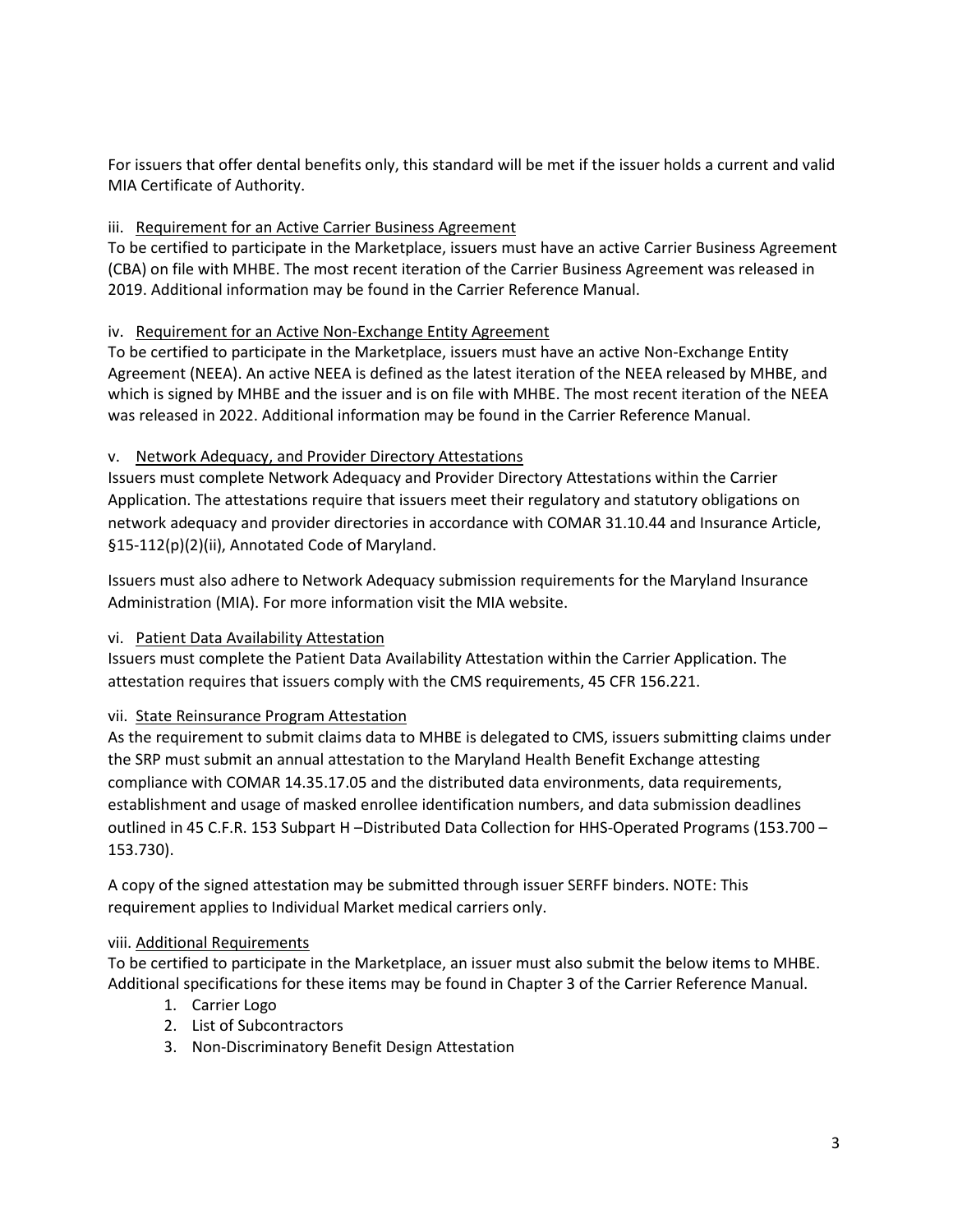#### <span id="page-6-0"></span>**D. Waiver Authority**

MHBE, with the approval of the MHBE Board of Trustees, may grant a waiver to specific provisions described in this chapter. MHBE may grant the waiver with or without corresponding conditions. To request a waiver, the issuer should inquire with their MHBE Account Manager. $1$ 

#### <span id="page-6-1"></span>**E. Denial, Suspension and Revocation of Certification**

MHBE may deny, suspend, revoke, or seek other remedies against the QHP issuer offering a plan under Section 31-115(k) of the Insurance Article, Maryland Code for failure to adhere to certification requirements.

Furthermore, MHBE may conduct compliance reviews of a plan during the plan benefit year. The scope of such compliance reviews extends to only include certification standards covered in Section 31-115(k) of the Insurance Article, Maryland Code. If, as a result of such compliance reviews, MHBE finds an issuer to be non-compliant, MHBE will require the issuer to correct and meet compliance. Any denial, suspension or revocation of certification and compliance review findings and corrective action plans is subject to any and all remedies available under state and federal laws and regulations.

## <span id="page-6-2"></span>**CHAPTER 2: QUALIFIED HEALTH PLAN/STAND-ALONE DENTAL PLAN CERTIFICATION PROCESS**

The Affordable Care Act, Section 31-115 of the Insurance Article, Maryland Code, and COMAR 14.35.16 establish that QHPs and SADPs must meet a number of standards in order to be certified or recertified to operate within the Marketplace. Several of these are market-wide standards that apply to plans offered in the individual market inside as well as outside of the Marketplace. The remaining standards are specific to qualified plans (QHPs and SADPs) seeking certification or recertification from the Marketplaces.

MHBE has established an Annual Certification Process for certification of qualified plans that a certified issuer would like to offer on the Marketplace. This chapter describes the Individual and Small Business Marketplaces Certification Process for a QHP or SADP to be certified and offered in the Marketplace. Applicable requirements for SADPs have been clearly identified with "SADP." Subject to any changes to federal or state requirements, such as in the MIA Bulletin on the 2023 Rate and Form Filing Deadline or the 2023 Notice of Benefit and Payment Parameters, the following dates are considered finalized.

## <span id="page-6-3"></span>**A. Submission Requirements for QHP/SADP Certification**

For a QHP/SADP to be certified for sale through the Marketplace, the plan's issuer must submit the Qualified Plan Certification Application and all required templates for each plan for 2023. Specific details of the documentation within the Plan Certification Application are included in Chapter 4 of the Carrier Reference Manual and within this section.

## <span id="page-6-4"></span>i. Templates

The templates required as part of the Plan Certification Application are listed in Table 2-A-1. Templates will be located on the CCIIO website for issuer resources a[t https://www.qhpcertification.cms.gov](https://www.qhpcertification.cms.gov/) and the MHBE partner sit[e https://www.marylandhbe.com.](https://www.marylandhbe.com/) All items must be submitted through the plan issuer's SERFF Binders. By April 1, 2022, the 2023 SERFF Binders should be available for use in document

<span id="page-6-5"></span> $<sup>1</sup>$  The MHBE Account Manager is the issuer's MHBE Point of Contact for all Plan Management/Operational initiatives. All issuers participating in</sup> Maryland Health Connection currently work with an MHBE Account Manager.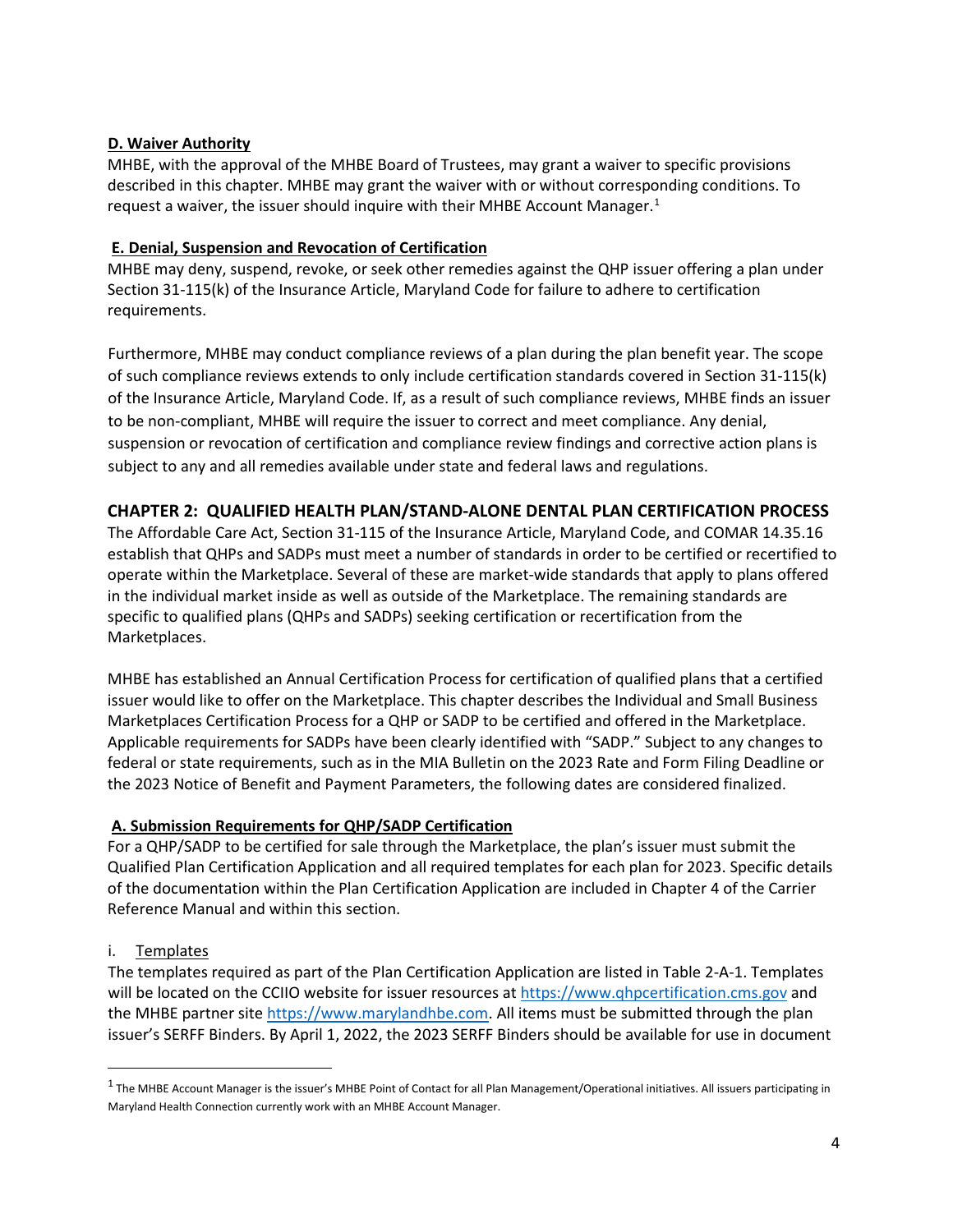submission by issuers. Exceptions to this general rule are limited and may be granted upon request by the issuer and approval by MHBE. Table 2-A-1 includes an initial and final due date. Issuers are encouraged to submit completed templates and supporting documentation, especially if no extensive benefit modifications are expected, earlier than the dates outlined in the table.

For Individual QHPs and SADPs, the entire suite of templates and supporting documentation must be uploaded into the 2022 SERFF Binders by June 6, 2022, for preliminary validation. From the period between June 6 and September 19, 2022, MHBE will engage with Individual QHP and SADP issuers to begin the data and plan display reconciliation process, which is addressed in further detail in section B of this chapter. Issuers will be unable to view plan data in plan display of the online Maryland Health Connection portal during this period. Issuers are required to participate in plan display testing in the Maryland Health Connection User Acceptance Testing Environment before plans are certified.

Issuers must have their final template suite and supporting documentation into their SERFF Binders by September 27, 2022 (for Small Business QHPs) and September 19, 2022 (for Individual QHPs and SADPs). Final certification in the SERFF portal will occur on September 19, 2022, for Individual QHPs and SADPs. From September 19, 2022 until the start of the 2023 Open Enrollment Period, all plan data for Individual QHP and SADPs will be frozen in production until the change request period begins on November 1, 2022.

Plan Management has scheduled the completion of Small Business Plan Certification for September 27, 2022.

| <b>Item Name</b>                        | QHP/<br><b>SADP</b> | <b>Initial</b><br><b>Submission</b><br>Date to<br><b>MHBE</b> | Individual $-$<br><b>Final Submission</b><br>Date to MHBE | <b>SADP</b> - Final<br><b>Submission</b><br>Date to MHBE | <b>SHOP - Final</b><br><b>Submission</b><br>Date to MHBE | Description of<br><b>Item</b>                                                                                                                                                         |
|-----------------------------------------|---------------------|---------------------------------------------------------------|-----------------------------------------------------------|----------------------------------------------------------|----------------------------------------------------------|---------------------------------------------------------------------------------------------------------------------------------------------------------------------------------------|
| Plan and<br><b>Benefits</b><br>Template | QHP/<br>SADP        | June 6, 2022                                                  | Sept. 19, 2022                                            | Sept. 19, 2022                                           | Sept. 27, 2022                                           | Template used to collect plan<br>and benefit details.                                                                                                                                 |
| Unified Rate<br>Review<br>Template      | QHP                 | June 6, 2022                                                  | Sept. 19, 2022                                            | Not Applicable                                           | Sept. 27, 2022                                           | Provides information and<br>data necessary for ERR<br>Reasonableness Review, rate<br>increase monitoring and<br><b>Market Rating Rules</b><br>Compliance Reviews by<br>states and CMS |
| Prescription<br>Drug<br>Template        | QHP                 | June 6, 2022                                                  | Sept. 19, 2022                                            | Not Applicable                                           | Sept. 27, 2022                                           | Template to capture<br>prescription drug tiers and<br>cost-sharing structure                                                                                                          |
| <b>Network</b><br>Template              | QHP/<br>SADP        | June 6, 2022                                                  | Sept. 19,2022                                             | Sept. 19, 2022                                           | Sept. 27, 2022                                           | Template to capture network<br><b>ID</b> numbers                                                                                                                                      |

#### **Table 2-A-1. Plan Certification Templates and Submission Dates**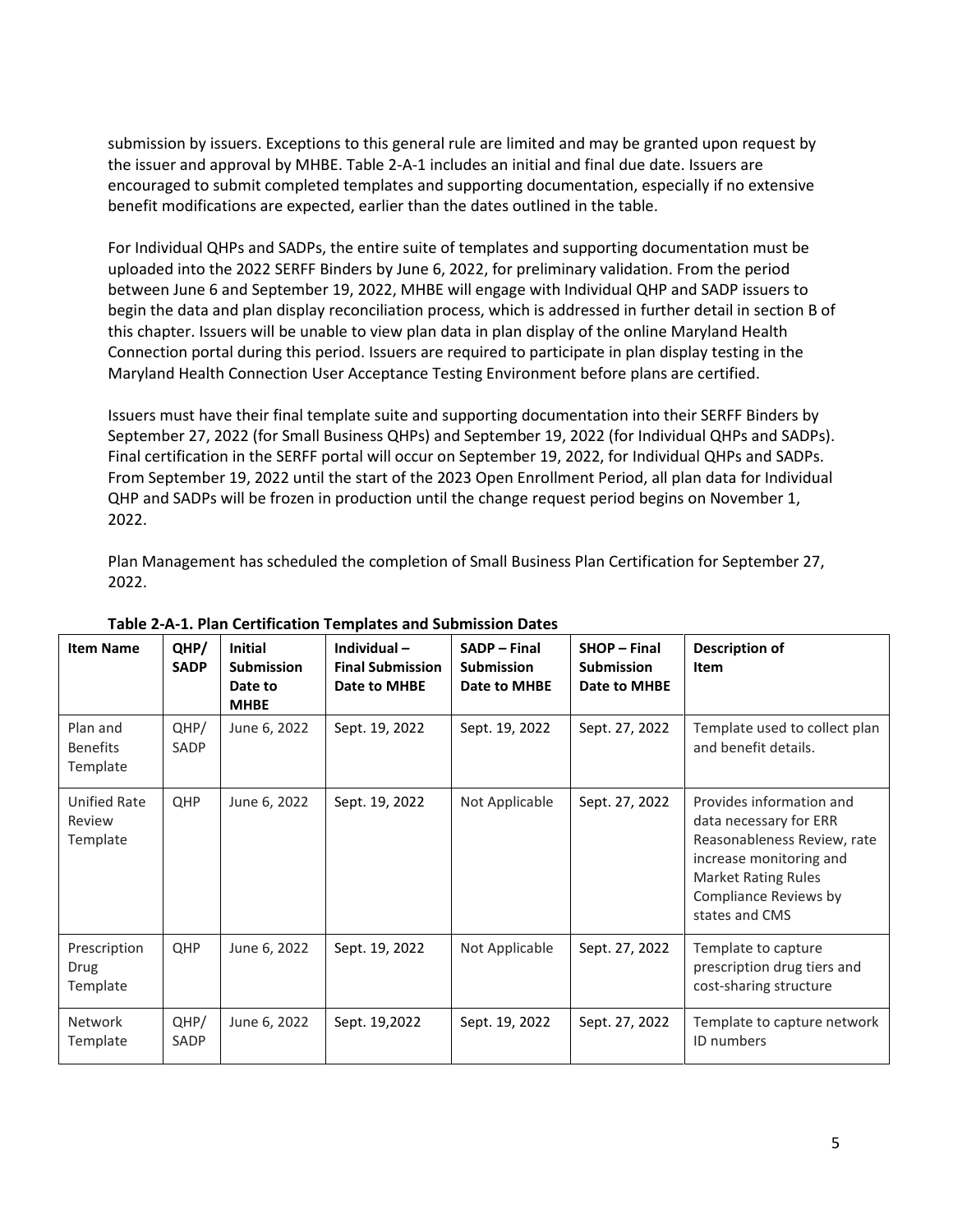| Service<br>Area<br>Template                                       | QHP/<br>SADP | June 6, 2022      | Sept. 19,2022  | Sept. 19, 2022 | Sept. 27, 2022 | Information identifying a<br>plan's geographic service<br>area.                                                                                                                                                                   |
|-------------------------------------------------------------------|--------------|-------------------|----------------|----------------|----------------|-----------------------------------------------------------------------------------------------------------------------------------------------------------------------------------------------------------------------------------|
| Rate Data<br>Template                                             | QHP/<br>SADP | June 6, 2022      | Sept. 19, 2022 | Sept. 19, 2022 | Sept. 27, 2022 | A table for entering plan<br>rates based on rating area,<br>age, and tobacco use                                                                                                                                                  |
| Plan<br>Crosswalk<br>Template                                     | QHP/<br>SADP | June 6, 2022      | Sept. 19, 2022 | Sept. 19, 2022 | Sept. 27, 2022 | Part of 2023 Plan<br>Certification, used in the<br>auto-renewal process to<br>ensure appropriate transfer<br>of enrollees in case of plan<br>exit.                                                                                |
| Part II:<br>Consumer<br>Narrative                                 | QHP          | June 6, 2022      | Sept. 19, 2022 | Not Applicable | Sept. 27, 2022 | Not a requirement for 2023<br>Plan Certification, provides<br>consumers with information<br>on the basis for an issuer's<br>rate request increase.                                                                                |
| Part III:<br>Actuarial<br>Memorandu<br>m                          | QHP          | June 6, 2022      | Sept. 19, 2022 | Not Applicable | Sept. 27, 2022 | Part of 2023 Plan<br>Certification, provides<br>actuarial written narrative<br>describing and supporting<br>the information provided in<br>Part I.                                                                                |
| Partial<br>County<br>Service Area<br>Justification<br>Attestation | QHP          | Not<br>Applicable | Sept. 19, 2022 | Not Applicable | Sept. 27, 2022 | Part of 2023 Plan<br>Certification, justification<br>from any issuer that submits<br>a partial county service area.<br>Issuers without changes from<br>prior plan years may submit<br>an attestation to meet this<br>requirement. |
| Maryland<br>ECP<br>Template                                       | QHP/<br>SADP | June 6, 2022      | Sept. 19, 2022 | Sept. 19, 2022 | Sept. 27, 2022 | Part of 2023 Plan<br>Certification, collects<br>information from issuers on<br>the number of Essential<br>Community Providers they<br>have contracted with. Used<br>to evaluate network inclusion<br>standard.                    |
| Transparency<br>in Coverage<br>Template                           | QHP/<br>SADP | June 6, 2022      | Sept. 19, 2022 | Sept. 19, 2022 | Sept. 27, 2022 | Part of 2023 Plan<br>Certification, collects<br>numerical claims data from<br>issuers.                                                                                                                                            |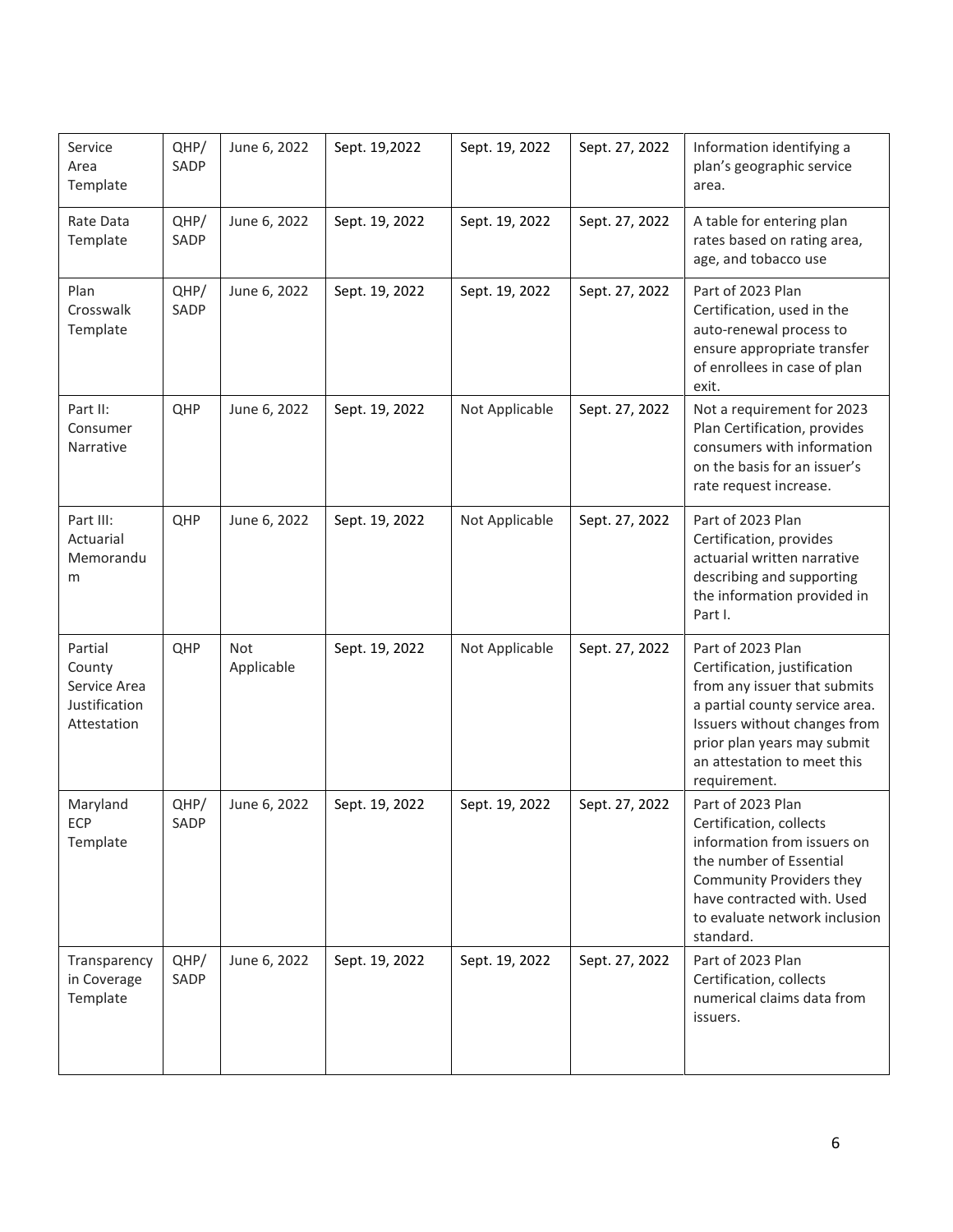#### <span id="page-9-0"></span>ii. Plan Display Reconciliation

A critical part of plan certification is ensuring that the QHP/SADP data displayed to consumers accurately displays premiums, benefits, and cost sharing. This requires an extensive reconciliation process between issuer data, including plan templates and URLs, and the display outputs of these items in plan shopping. **New for plan year 2023, issuers will be required to submit a final Rate Data Template that has been MIA approved prior to MHBE's plan upload. This requirement will coincide with issuer sign-off in the month of September of each year.** Plan display reconciliation includes issuers participating in the Small Business Marketplace. Issuers offering plans for small businesses should follow the reconciliation process as detailed in Table 2-A-2 (Individual & Small Business QHP/SADP Plan Display Reconciliation Timeline).

| <b>Event/Period</b>                          | <b>Entity</b><br>Responsible<br>for<br><b>Event/Period</b> | <b>Date of Action</b>     | <b>Action Description</b>                                                                                                                                            | Source/<br><b>Submission Format</b> |
|----------------------------------------------|------------------------------------------------------------|---------------------------|----------------------------------------------------------------------------------------------------------------------------------------------------------------------|-------------------------------------|
| Preliminary<br>Template<br>Submission        | <b>Issuers</b>                                             | June 6, 2022              | Issuers submit a full suite of Plan<br>Management Templates.                                                                                                         | <b>SERFF</b>                        |
| Validation<br>Analysis                       | <b>MHBE</b>                                                | June 6 - June 27,<br>2022 | MHBE will analyze submitted templates<br>for Plan Management Application<br>Validation.<br>MHBE will provide specific required<br>changes to ensure validation.      | <b>SERFF Note to</b><br>Filer       |
| <b>First Round</b><br>Template<br>Submission | <b>Issuers</b>                                             | July 5, 2022              | Issuers will submit full suite of Plan<br>Management Templates with validation<br>changes.<br>Submissions that require no changes do<br>not need to be resubmitted.  | <b>SERFF</b>                        |
| Extract<br>Analysis +<br>Feedback            | <b>MHBE</b>                                                | July 11, 2022             | MHBE will deliver to Issuers Plan<br>Management Module Extracts + Feedback.<br>MHBE will provide specific required<br>changes to ensure an improved data<br>extract. | <b>SERFF Note to</b><br>Filer       |
| Second<br>Round<br>Template<br>Submission    | <b>Issuers</b>                                             | July 18, 2022             | Issuers will submit a full suite of Plan<br>Management Templates with extract<br>changes.                                                                            | <b>SERFF</b>                        |

#### **Table 2-A-2. Individual and Small Business QHP/SADP Plan Display Reconciliation Timeline**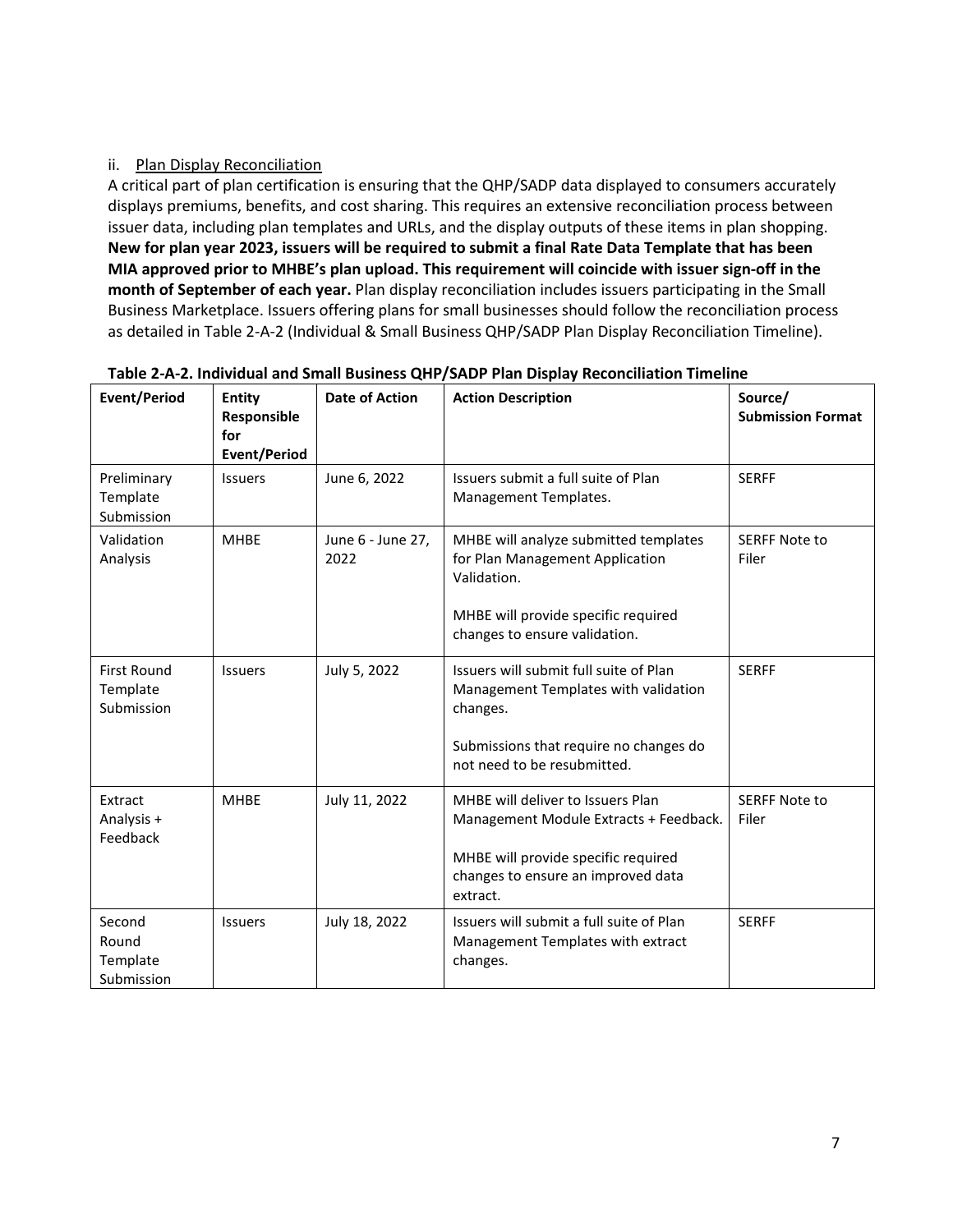| Extract<br>Analysis/Plan<br><b>Display Printouts</b>              | <b>MHBE</b>             | July 25, 2022                                                            | MHBE will deliver to issuers Plan<br>Management Module Extracts, Feedback,<br>and Plan Display Printouts.<br>MHBE will provide gap analysis between<br>submitted Plan Shopping Tile and Plan<br>Compare Templates and Plan Display<br>Printouts. MHBE will provide specific<br>required changes to ensure an improved<br>Plan Display.                                                                                | <b>SERFF Note to</b><br>Filer                                               |
|-------------------------------------------------------------------|-------------------------|--------------------------------------------------------------------------|-----------------------------------------------------------------------------------------------------------------------------------------------------------------------------------------------------------------------------------------------------------------------------------------------------------------------------------------------------------------------------------------------------------------------|-----------------------------------------------------------------------------|
| Third Round<br>Template<br>Submission                             | <b>Issuers</b>          | August 1, 2022                                                           | Issuers will submit full suite of Plan<br>Management Template with plan display<br>changes.                                                                                                                                                                                                                                                                                                                           | <b>SERFF</b>                                                                |
| Live Module<br>Data Review                                        | Issuers/<br><b>MHBE</b> | August 29, 2022<br>through<br>September 2,<br>2022                       | Issuers will perform data review in the<br>Maryland Health Connection Anonymous<br>Browsing UAT environment + Template<br>Fixes and Submissions.<br>MHBE will provide specific required<br>changes to ensure an improved Plan<br>Display.                                                                                                                                                                             | <b>MHC Anonymous</b><br><b>Browsing + SERFF</b><br>+ SERFF Note to<br>Filer |
| Extract<br>Analysis/<br>Plan Display<br>Printouts                 | <b>MHBE</b>             | September 5,<br>2022                                                     | MHBE will provide gap analysis between<br>submitted Plan Shopping Tile and Plan<br><b>Compare Templates and Plan Display</b><br>Printouts. MHBE will provide specific<br>required changes to ensure an improved<br>Plan Display.<br>If rates are not finalized by Aug. 31, MHBE<br>will provide a printout of Plan Display as<br>soon as possible after rate finalization to<br>include rates as approved by the MIA. | <b>SERFF Note to</b><br>Filer                                               |
| <b>Final Binder</b><br>Submission                                 | Issuers                 | Individual QHP<br>and SADP:<br>Sept. 20, 2021<br>SHOP:<br>Sept. 27, 2021 | Issuers will submit final Plan<br>Management Template Suite into SERFF.                                                                                                                                                                                                                                                                                                                                               | <b>SERFF</b>                                                                |
| <b>Issuer Signoff</b><br>and Final Rate<br>Template<br>Submission | Issuers                 | Before Sept. 23,<br>2022                                                 | Issuers will submit a final MIA approved<br>Rate and Data Template and then sign-off<br>on plans displayed in the UAT<br>environment.                                                                                                                                                                                                                                                                                 | <b>MHC Anonymous</b><br><b>Browsing + SERFF</b><br>Disposition              |
| Plan Upload into<br>Production                                    | <b>MHBE</b>             | Sept. 26, 2022                                                           | MHBE will target uploading the final<br>templates into production by September<br>26 <sup>th</sup> and will upload the final templates in<br>production no later than October 1st.                                                                                                                                                                                                                                    | MHC Plan<br>Management<br>Module-<br>Production                             |

*Plan Data/Template Point-of-Contact*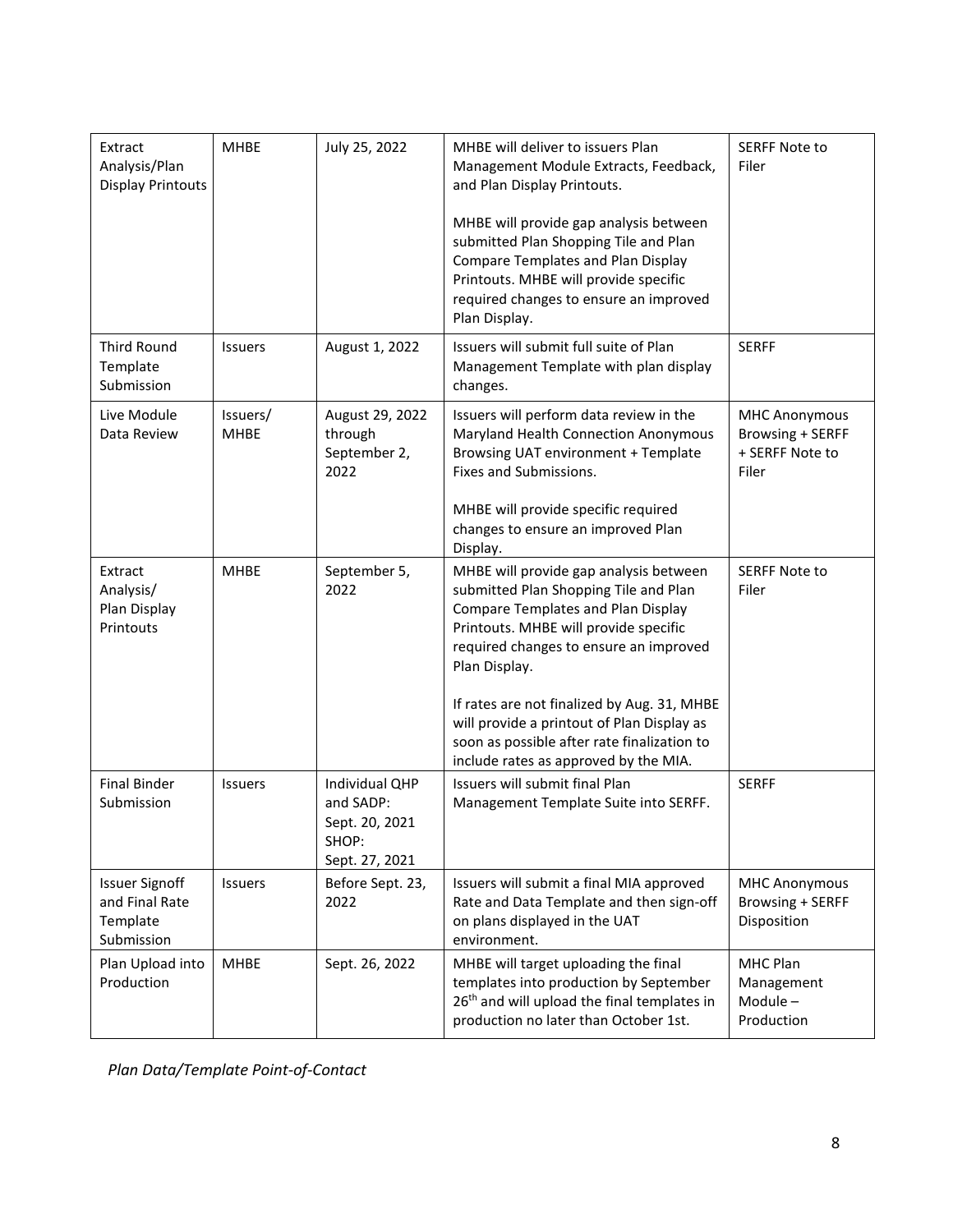To facilitate the plan data reconciliation process, issuers are required to submit an Issuer/Administrator Point of Contact for Template Error Resolution to MHBE. This information must include: Legal Entity/Issuer, Name, Title, Phone Number and Email. MHBE collects this information via the Carrier Application.

## <span id="page-11-0"></span>iii. Special Enrollment Period Resulting from Data Errors in Plan Display

MHBE expects robust issuer participation in the plan display reconciliation process to ensure that consumers on Maryland Health Connection enroll with clear expectations of a QHP/SADP's benefits (including cost sharing), service area, and premium. Consumers who enroll in plans with a materially erroneous data display and demonstrate that the erroneous data influenced the consumer's enrollment decision are eligible for a special enrollment period under 45 CFR § 155.420 (d)(12). As in previous years, MHBE staff will work with partner issuers to ensure minimal errors in plan display.

# <span id="page-11-1"></span>**B. Review of Plan Certification Applications & Certificate of Plan Certification**

MHBE must review a Plan Certification Application submitted to MHBE by an issuer within 45 calendar days of receipt of the completed application. MHBE will notify an issuer if its submitted application is not considered complete and which items are outstanding. After the 45-day period, all issuers will receive a Plan Certification Approval or Denial Notice from MHBE, with information on issuer options for appeal. A Plan Certification Approval Notice informs the issuer that they are eligible to offer plans through the Marketplace for the applicable plan year. The plan certification period begins on the date of confirmation of receipt of a complete plan certification application package by the MHBE Account Manager.

# <span id="page-11-2"></span>**C. Waiver Authority**

MHBE, with the approval of the MHBE Board, may waive specific provisions described in this chapter, pursuant to COMAR 14.35.16. MHBE may grant the waiver with or without corresponding conditions. To request a waiver, the issuer should inquire with their MHBE Account Manager.

## <span id="page-11-3"></span>**D. Denial, Suspension and Revocation of Certification[2](#page-11-4)**

MHBE may deny, suspend, revoke, or seek other remedies against the QHP/SADP issuer offering a plan under Section 31-115(k) of the Insurance Article, Maryland Code.

Furthermore, MHBE may conduct compliance reviews of a plan during the plan benefit year. The scope of such compliance reviews extends to only include certification standards established under Section 31-115(k) of the Insurance Article, Maryland Code. Denials, suspensions, revocations of certification, compliance review findings, and corrective action plans are subject to any and all remedies available under state and federal laws and regulations.

If, as result of such compliance reviews, MHBE finds a QHP/SADP to be non-compliant, MHBE will require the QHP/SADP issuer to implement corrective actions and come into compliance. If an issuer chooses to withdraw from the Exchange or the plan is decertified by MHBE, the issuer shall follow plan management guidance as specified by MHBE in ceasing to do business on the Exchange.

<span id="page-11-4"></span><sup>2</sup> See footnote two.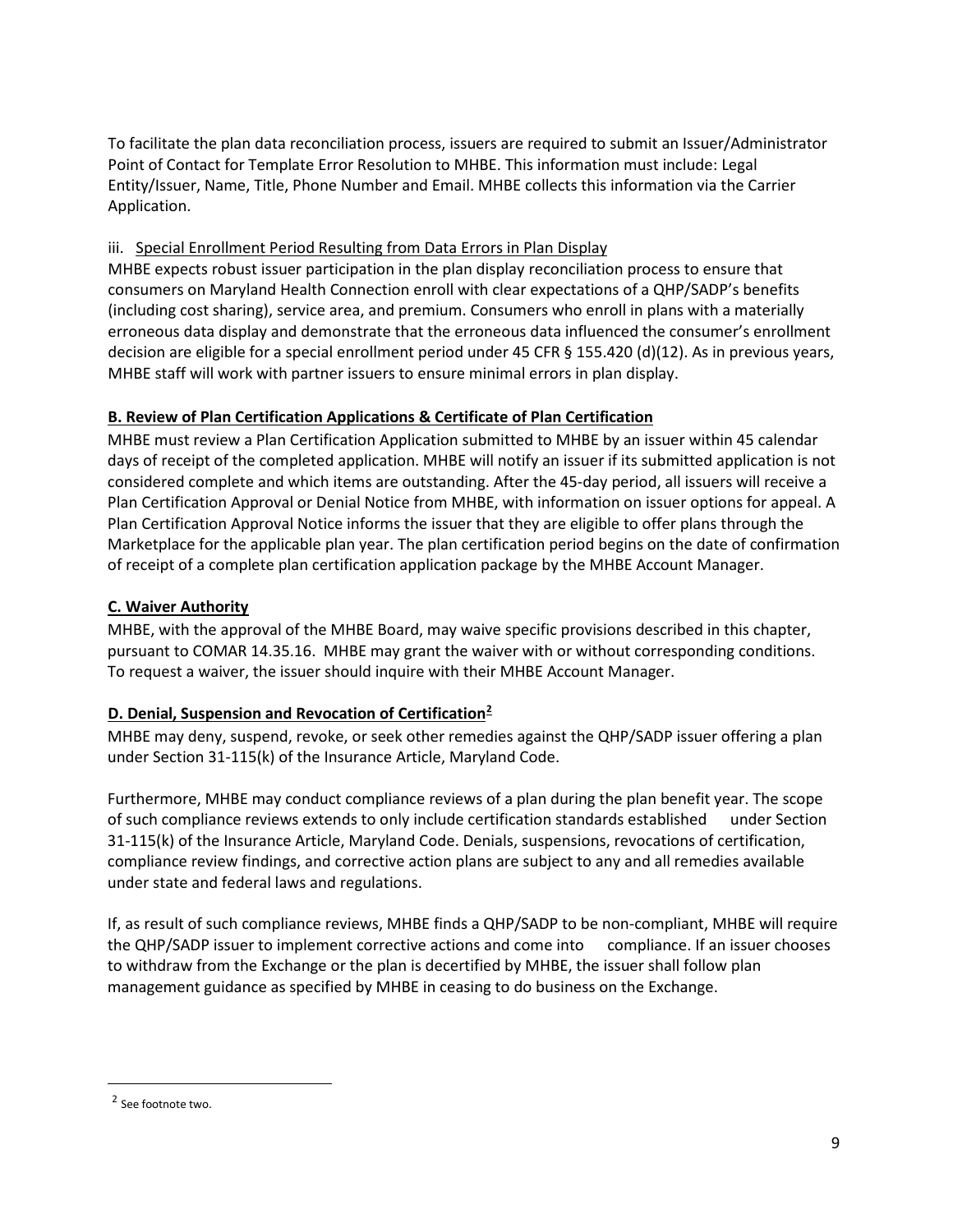# <span id="page-12-0"></span>**CHAPTER 3. OFF-EXCHANGE SADP CERTIFICATION PROCESS AND STANDARDS**

MHBE will continue to certify Off-Exchange SADPs. Issuers must complete an application after receiving rate and form approval from MIA.

#### <span id="page-12-1"></span>**A. Off-Exchange SADP Submission Requirements & Submission Timeline**

SADPs that participate in the Exchange-Certified program must submit an Off-Exchange Dental Carrier Application and provide MHBE with notice of intent to participate after they have been approved by MIA. Exchange certification of the plan can occur any time prospectively or within an eligible plan year.

Unless otherwise directed by MHBE, issuers must submit plan certification data through the secure SERFF Binders. Exceptions to this general rule are limited, and non-allowable before rate release by MIA. MHBE has 45 calendar days from the beginning of the plan certification period to notify the issuer of approval or denial to offer qualified plans on the Marketplace. In such cases where a single plan or a product-type is denied participation on the Marketplace, MHBE will provide to the issuer the reasons for denial and instructions to reapply or appeal.

#### <span id="page-12-2"></span>**B. Certification Standards**

In order to be certified as an Off-Exchange SADP, plans are required to:

- 1. Cover the State benchmark pediatric dental essential health benefits,
- 2. Comply with annual limits and lifetime limits applicable to essential health benefits, and
- 3. Comply with rules applicable to stand-alone dental plans under 45 CFR § 156.150.

### <span id="page-12-3"></span>**CHAPTER 4: QUALIFIED PLAN (QHP AND SADP) CERTIFICATION STANDARDS**

The Affordable Care Act, Sections 31-106 and 31-108 of the Insurance Article, Maryland Code, and COMAR 14.35.16, establish that QHPs and SADPs must meet a number of standards in order to be certified or recertified as QHPs and SADPs for sale in the Individual and Small Business Marketplaces.

MHBE notes that issuers must comply with the rate and form review procedures established by the MIA in its annual bulletin to issuers. MHBE will provide the MIA with issuer Marketplace data, upon request, to support rate and form review. Further, issuers must comply with the rate increase notification requirements under 45 CFR § 155.1020.

MHBE continues to review its Marketplace participation policies to determine if they continue to meet the needs for supporting consumer choice. MHBE must certify QHPs that are in the interest of qualified individuals as determined by MHBE pursuant to the Affordable Care Act  $\S$  1311(e)(1)(B), 45 CFR §155.1000(c)(2), and Insurance Article, § 31-115(b)(7), Maryland Code.

#### <span id="page-12-4"></span>**A. Existing Qualified Plan Standards**

This chapter presents existing qualified plan certification standards related to value plans as well as plan certification standards that are new for the 2023 plan year. Issuers that seek to offer coverage on Maryland Health Connection must comply with existing qualified plan certification standards. These existing standards may be found in Chapter 4 of the Carrier Reference Manual released in 2021.

i. 2023 Value Plan Standards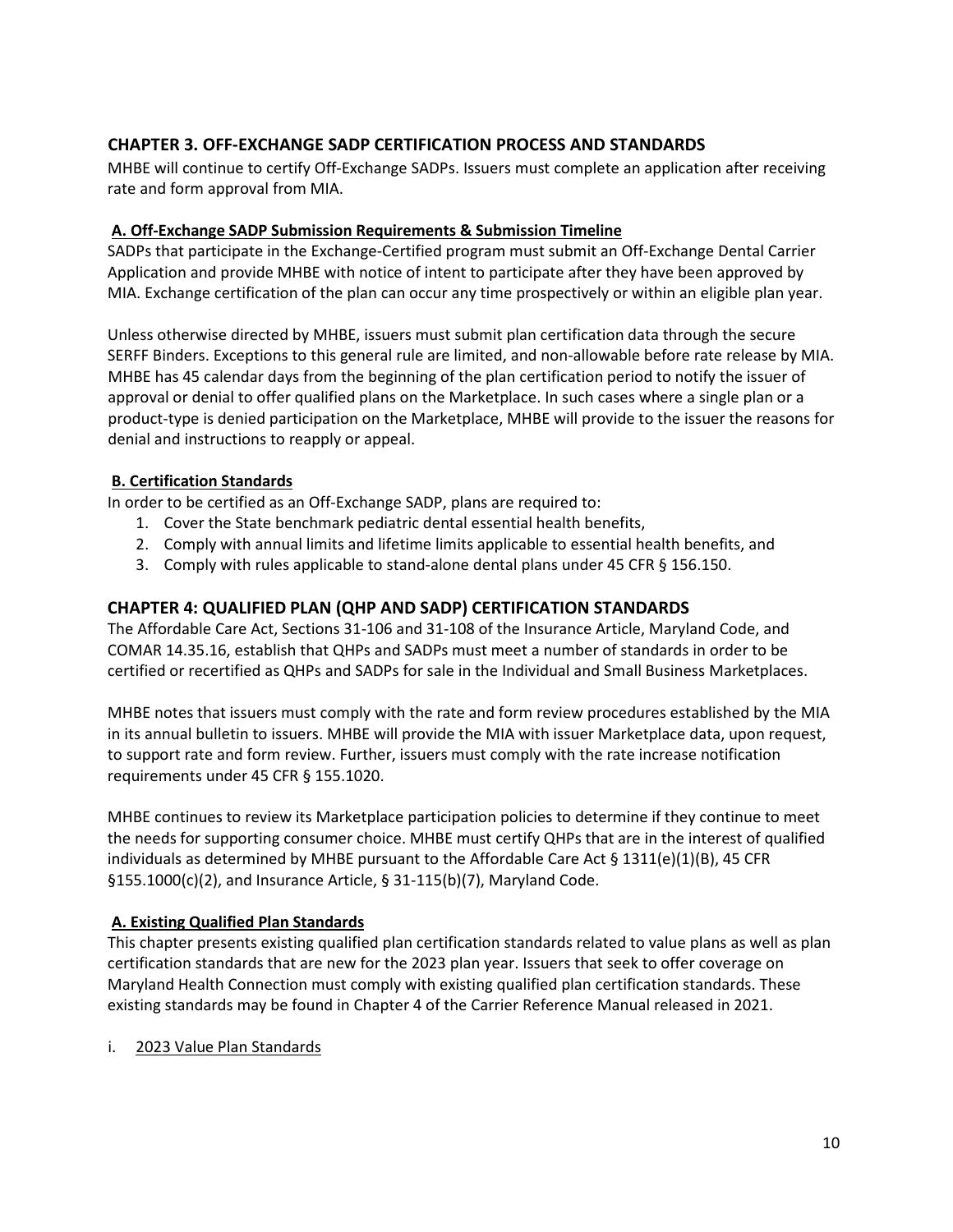The Value Plan Standards for 2023 will remain the same as the 2022 Value Plan Standards, with one exception: the Silver Value Plan medical deductible ceiling is set at \$3,000, up from \$2,500 in 2022. Please refer to the chart below for the Value Plan requirements.

| <b>Requirements</b>              | <b>Bronze</b>                                                                                                                                                                                                                                                  | <b>Silver</b>                                                                                                                                                                                                                                                                                                                                                                                                                                               | Gold                                                                                                                                                                                                                                                                                                                                                                                                                                                 |
|----------------------------------|----------------------------------------------------------------------------------------------------------------------------------------------------------------------------------------------------------------------------------------------------------------|-------------------------------------------------------------------------------------------------------------------------------------------------------------------------------------------------------------------------------------------------------------------------------------------------------------------------------------------------------------------------------------------------------------------------------------------------------------|------------------------------------------------------------------------------------------------------------------------------------------------------------------------------------------------------------------------------------------------------------------------------------------------------------------------------------------------------------------------------------------------------------------------------------------------------|
| <b>Minimum</b><br>offering       | Issuers must offer at<br>least 1 "Value" plan.                                                                                                                                                                                                                 | Issuers must offer at least 1<br>"Value" plan.                                                                                                                                                                                                                                                                                                                                                                                                              | Issuers must offer at least 1<br>"Value" plan.                                                                                                                                                                                                                                                                                                                                                                                                       |
| <b>Branding</b>                  | Required.                                                                                                                                                                                                                                                      | Required.                                                                                                                                                                                                                                                                                                                                                                                                                                                   | Required.                                                                                                                                                                                                                                                                                                                                                                                                                                            |
| Medical<br>Deductible<br>Ceiling | No requirement. Lower<br>deductibles are<br>encouraged.                                                                                                                                                                                                        | \$3000 or less.                                                                                                                                                                                                                                                                                                                                                                                                                                             | \$1000 or less.                                                                                                                                                                                                                                                                                                                                                                                                                                      |
| Services Before<br>Deductible    | The following services<br>must be offered as<br>copays before<br>deductible:<br><b>Primary Care Visits</b><br>with copay ≤\$40<br>Mental Health and<br>Substance Use<br>Disorder Outpatient<br>Visits with copay<br>≤\$40<br>Generic Drugs with<br>copay ≤\$20 | The following services must be<br>offered as copays before<br>deductible:<br>Primary Care Visit <sup>^</sup><br>Urgent Care Visit^<br><b>Specialist Care Visit</b><br>Mental Health and<br>$\bullet$<br>Substance Use Disorder<br><b>Outpatient Visits</b><br><b>Generic Drugs</b><br>$\bullet$<br>Laboratory Tests<br>X-rays and Diagnostics*+<br>Must be covered without cost<br>sharing:<br>Diabetic Supplies (insulin<br>and glucometers) <sup>\$</sup> | The following services must be<br>offered as copays before<br>deductible:<br>Primary Care Visit <sup>^</sup><br>Urgent Care Visit^<br><b>Specialist Care Visit</b><br>Mental Health and<br>Substance Use Disorder<br><b>Outpatient Visits</b><br>Generic Drugs <sup>^</sup><br>$\bullet$<br>Laboratory Tests*<br>X-rays and Diagnostics*<br>Must be covered without cost<br>sharing:<br>Diabetic Supplies (insulin<br>and glucometers) <sup>\$</sup> |

**Table 4-B-1. Value Plan Requirements for the 2023 Plan Year** 

^Recommended to maintain or decrease cost sharing from 2022.

\*May be subject to limitation.

+May be excluded from before deductible services

<sup>\$</sup>Items covered without cost sharing may be limited to preferred brands. Due to the requirements of the benchmark plan and §15-822(d)(3) of the Insurance Article, coverage of test strips is already required without cost sharing for non-high deductible plans

#### *c. Other Value Plan Requirements - Unchanged from 2022*

MHBE will continue to require "Value" branding for Value Plans at all metal levels.

Consistent with previous plan years, requirements on offering value plans will be applied at the branded, holding company level. To maximize impact and reduce administrative burden, it is recommended that branded holding companies with multiple product types offer "Value" plans in the product with the greatest share of the holding company's enrollment and span of service area. MHBE recommends that holding companies offer "Value" plans under HMO product lines.

MHBE understands that value plan requirements will increase QHP actuarial value and potentially premiums. Value plans are intended to supply consumers with alternative options that provide minimum expectations of the services that will be offered before deductible. MHBE encourages issuers to offer additional QHPs with lower actuarial value to support premium affordability for unsubsidized consumers and provide distinct options within each metal level.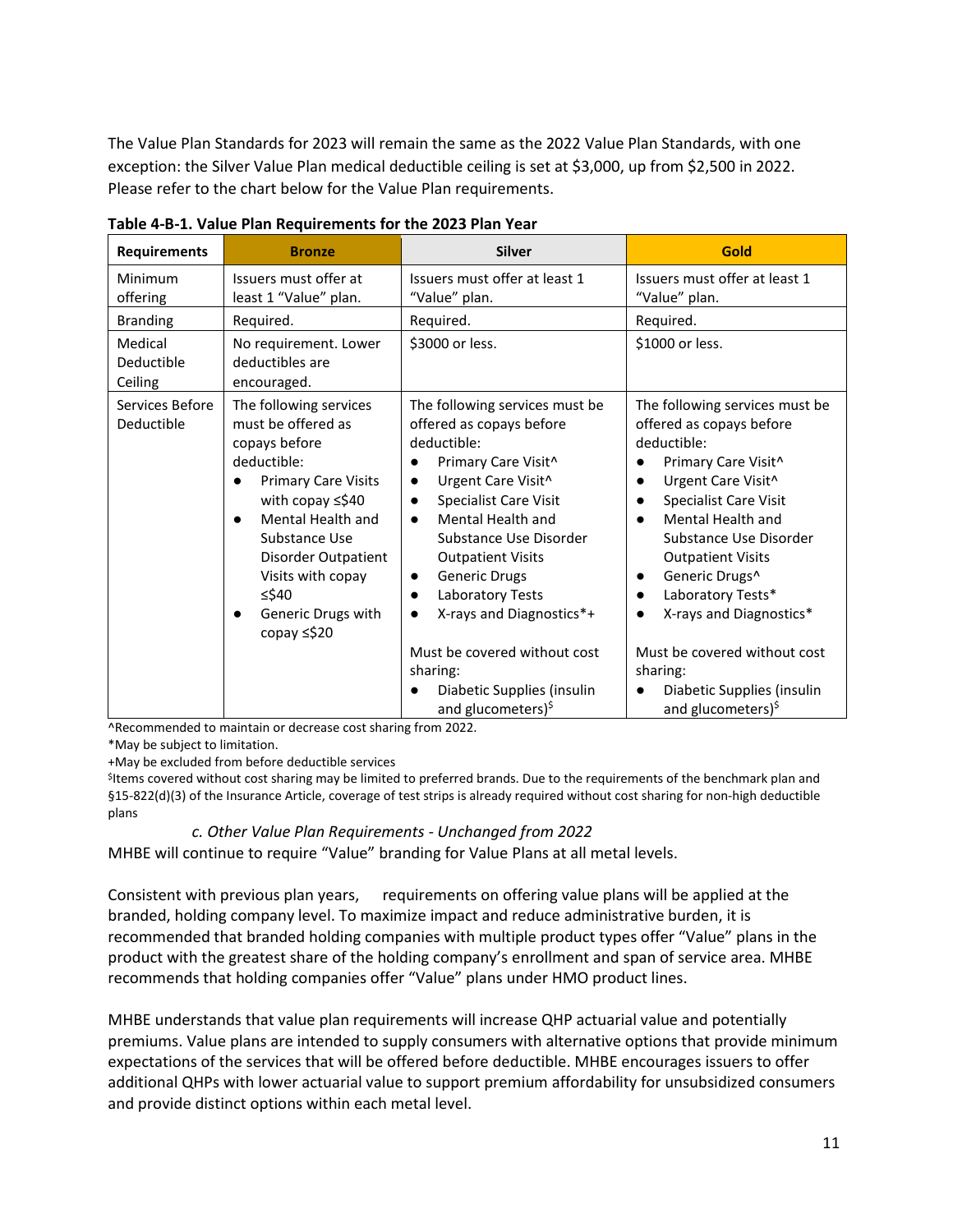## <span id="page-14-0"></span>**B. New 2023 Qualified Plan Standards**

This section reviews the final 2023 Qualified Plan Standards that are new for 2023. MHBE has also included technical guidance to aid issuers in implementation.

#### <span id="page-14-1"></span>ii. Public Comment Period & Amendments to Proposed New 2023 Qualified Plan Standards

At the September 20, 2021 session, the MHBE Board of Trustees reviewed the sole proposed new 2023 Qualified Plan Standard : to require SADP issuers to implement a "PayNow" URL for the 2023 plan year. The Board voted to release the proposed standard for public comment. The proposed standard was published to the MHBE public comment web page on September 24 and comments were accepted through October 24. MHBE did not receive any public comments on this proposal. The MHBE Board of Trustees adopted this 2023 Qualified Plan Standard as final at the November 15, 2021 session.

At the February 22, 2022, Board session, the Board voted to increase the medical deductible ceiling for 2023 silver value plans to \$3,000 as a result of proposed changes to the federal actuarial value calculator.

#### <span id="page-14-2"></span>iii. Telehealth Transparency Standard

 Limitations on in-person healthcare services to ensure patient and provider safety during the pandemic have necessitated the expanded use of telemedicine services. In response, MHBE has set transparency standards to ensure that consumers have access to information on the telehealth services offered by carriers when making enrollment decisions.

As in 2022, to meet the 2023 plan certification standard for telehealth transparency, QHP issuers are required to describe their coverage of telehealth services in their "Important Information About This Plan" document submission. Issuers have flexibility in how they describe coverage of telehealth services in this document, but MHBE encourages issuers to address the following topics:

- 1. The process through which a member can access telehealth services through their health plan,
- 2. Any enrollee-facing vendors that are contracted to support the issuer's implementation of their telehealth program.
- 3. The types of providers/services a member may access through telehealth,
- 4. The enrollee cost-sharing applicable to telehealth services,
- 5. Any limitations on telehealth providers' ability to prescribe medications, and
- 6. The issuer's protocol for referrals or in-person visits following a telehealth visit.

Furthermore, because MHBE understands that carriers may want to limit the length of their "Important Information About This Plan" document and MHBE observed that issuer provision of telehealth information was variable and did not consistently address all of the topics listed above, MHBE will be providing a template to issuers to enter this information for the 2023 plan year so that MHBE may develop an informational page on Maryland Health Connection for consumers to better understand telehealth benefits. The template will be optional for issuers to complete, but issuers are highly encouraged to submit it. MHBE intends to make submission of the template mandatory for the 2024 plan year.

## <span id="page-14-3"></span>iv. 2023 Standards for SADPs Only

For Plan Year 2023 all SADP issuers will be required to add a PayNow URL. This feature will enable dental enrollees to pay their first months' premium immediately upon enrolling. This feature will mirror the PayNow functionality MHBE currently provides for medical plans.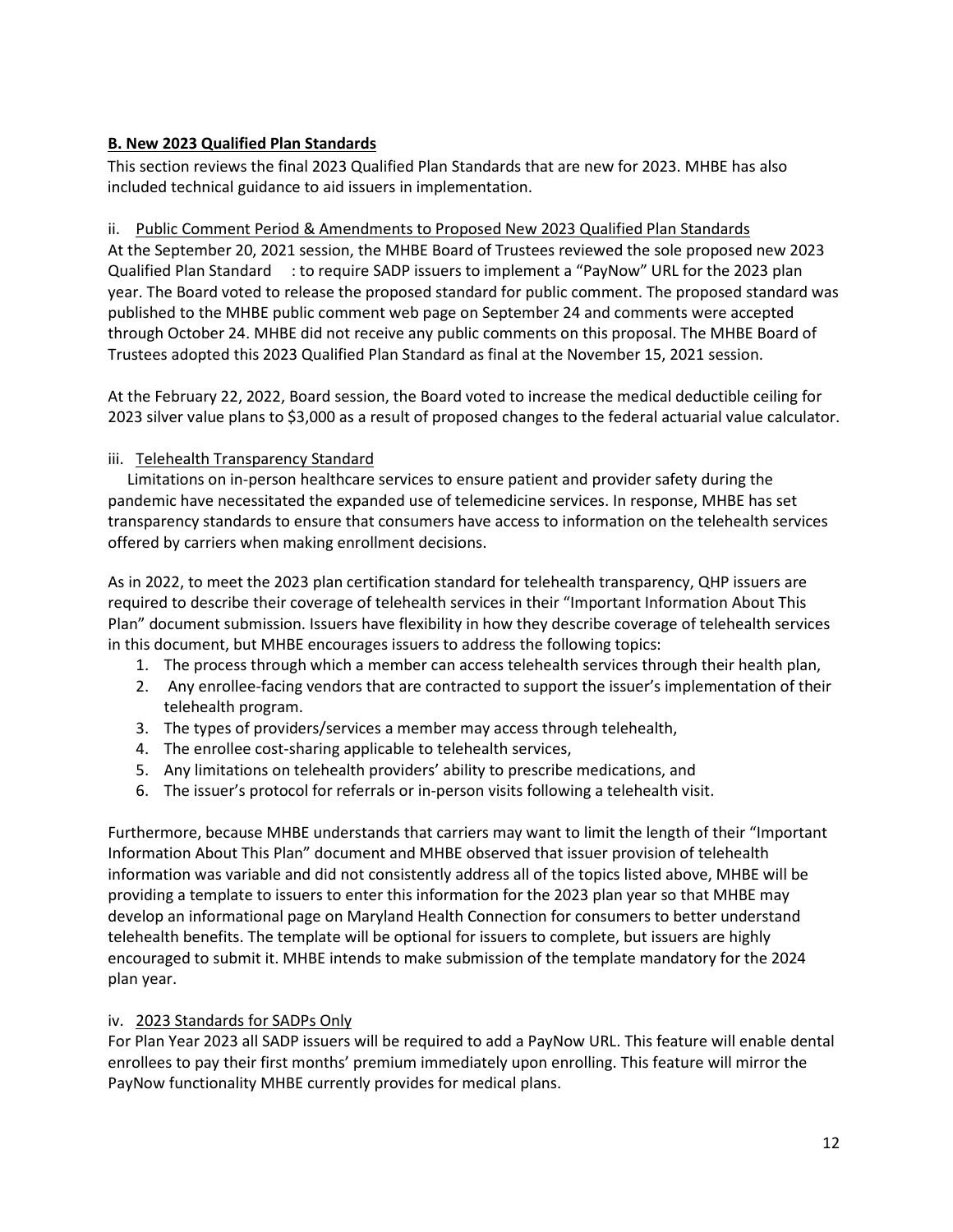# <span id="page-15-0"></span>**CHAPTER 5: ISSUER REQUIREMENTS FOR THE STATE REINSURANCE PROGRAM.**

This chapter details issuer requirements for participation in the State Reinsurance Program (SRP) under Md. Insurance Code Ann. § 31-117. Issuers should also refer to regulations under COMAR 14.35.17 for information on other requirements under the State Reinsurance Program.

MHBE has extended the agreement with the Centers for Medicare and Medicaid Services (CMS) to administer the SRP by using the External Data Gathering Environment (EDGE) server infrastructure through 2023. Issuers will continue to follow EDGE server data submission timelines and protocols, as under the Risk Adjustment program.

Payment under the SRP is based on reinsurance reports received from CMS. Pursuant to the agreement between MHBE and CMS, CMS applies the approved reinsurance attachment point, coinsurance rate, and cap to carriers' final EDGE server claims and reports the resulting undampened reinsurance payments to CMS. After receipt of CMS's report, in accordance with COMAR § 14.35.17.04, a carrierspecific adjustment factor is calculated by applying the applicable year's dampening factor to the risk adjustment results reported by CMS. The final State Reinsurance Program payment amounts are determined by applying each carrier-specific adjustment factor to the corresponding carrier's reinsurance results.

Please note that carriers participating in the SRP are required to comply with applicable components of the 1332 State Waiver Program Compliance Supplement August 2020, including but not limited to, documented adherence with the Procurement Suspension and Debarment requirements.<sup>[3](#page-15-3)</sup>

## <span id="page-15-1"></span>**A. Parameters for the State Reinsurance Program**

The MHBE Board of Trustees set the final parameters for the 2022 SRP at the July 19, 2021, Board meeting. In 2022, the SRP will remit payments for eligible claims according to the below 2022 parameters. Prior years' parameters are included for reference. The Board will finalize estimated 2023 SRP parameters in early 2022 and will vote on final 2023 SRP parameters in the summer of 2022.

| <b>Parameters</b>        | 2019      | 2020      | 2021      | 2022      |
|--------------------------|-----------|-----------|-----------|-----------|
| <b>Attachment Point:</b> | \$20,000  | \$20,000  | \$20,000  | \$20,000  |
| <b>Coinsurance Rate:</b> | 80%       | 80%       | 80%       | 80%       |
| Cap:                     | \$250,000 | \$250,000 | \$250,000 | \$250,000 |
| <b>Dampening Factor</b>  | .800      | .785      | .760      | .805      |

| Table 5-A-1. 2019-2022 State Reinsurance Program Parameters. |
|--------------------------------------------------------------|
|                                                              |

## <span id="page-15-2"></span>**B. Program Payment**

MHBE will remit reinsurance payments under the SRP no later than September 30 of the year following the program year.

<span id="page-15-3"></span><sup>&</sup>lt;sup>3</sup> [https://www.whitehouse.gov/wp-content/uploads/2020/08/2020-Compliance-Supplement\\_FINAL\\_08.06.20.pdf;](https://www.whitehouse.gov/wp-content/uploads/2020/08/2020-Compliance-Supplement_FINAL_08.06.20.pdf) See section 4-93.423.